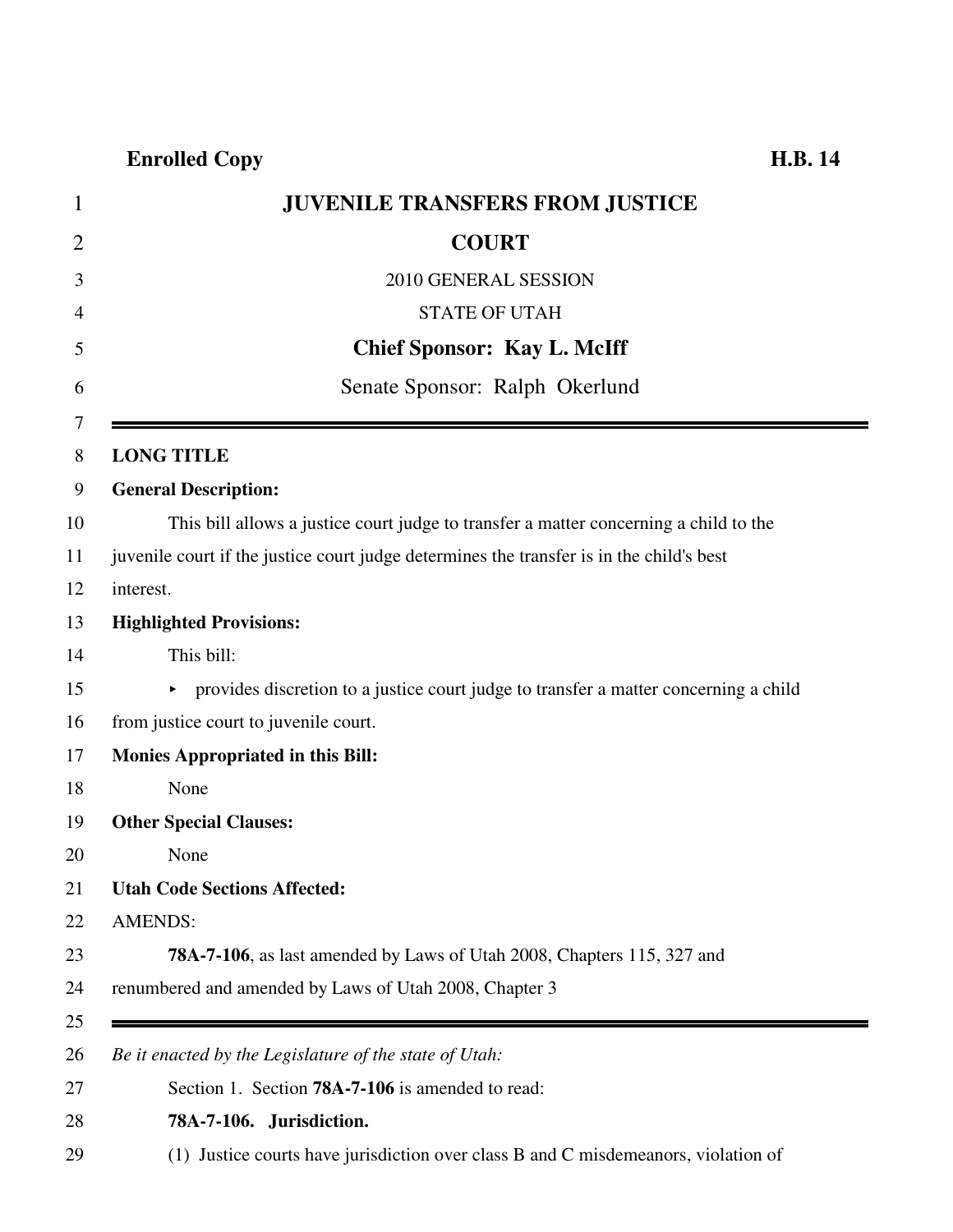| 30 | ordinances, and infractions committed within their territorial jurisdiction by a person 18 years   |
|----|----------------------------------------------------------------------------------------------------|
| 31 | of age or older.                                                                                   |
| 32 | (2) Except those offenses over which the juvenile court has exclusive jurisdiction,                |
| 33 | justice courts have jurisdiction over the following class B and C misdemeanors, violation of       |
| 34 | ordinances, and infractions committed within their territorial jurisdiction by a person 16 years   |
| 35 | of age or older:                                                                                   |
| 36 | (a) Title 23, Wildlife Resources Code of Utah;                                                     |
| 37 | (b) Title 41, Chapter 1a, Motor Vehicle Act;                                                       |
| 38 | (c) Title 41, Chapter 6a, Traffic Code;                                                            |
| 39 | (d) Title 41, Chapter 12a, [Motor Vehicle Financial Responsibility Act] Financial                  |
| 40 | Responsibility of Motor Vehicle Owners and Operators Act;                                          |
| 41 | (e) Title 41, Chapter 22, Off-Highway Vehicles;                                                    |
| 42 | (f) Title 73, Chapter 18, [Safe] State Boating Act;                                                |
| 43 | (g) Title 73, Chapter 18a, Boating - Litter and Pollution Control;                                 |
| 44 | (h) Title 73, Chapter 18b, Water Safety; and                                                       |
| 45 | (i) Title 73, Chapter 18c, Financial Responsibility of Motorboat Owners and Operators              |
| 46 | Act.                                                                                               |
| 47 | (3) Justice Courts have jurisdiction over class C misdemeanor violations of Title 53,              |
| 48 | Chapter 3, Part 2, Driver Licensing Act.                                                           |
| 49 | (4) As used in this section, "the court's jurisdiction" means the territorial jurisdiction         |
| 50 | of a justice court.                                                                                |
| 51 | (5) An offense is committed within the territorial jurisdiction of a justice court if:             |
| 52 | (a) conduct constituting an element of the offense or a result constituting an element             |
| 53 | of the offense occurs within the court's jurisdiction, regardless of whether the conduct or result |
| 54 | is itself unlawful;                                                                                |
| 55 | (b) either a person committing an offense or a victim of an offense is located within              |
| 56 | the court's jurisdiction at the time the offense is committed;                                     |
| 57 | (c) either a cause of injury occurs within the court's jurisdiction or the injury occurs           |